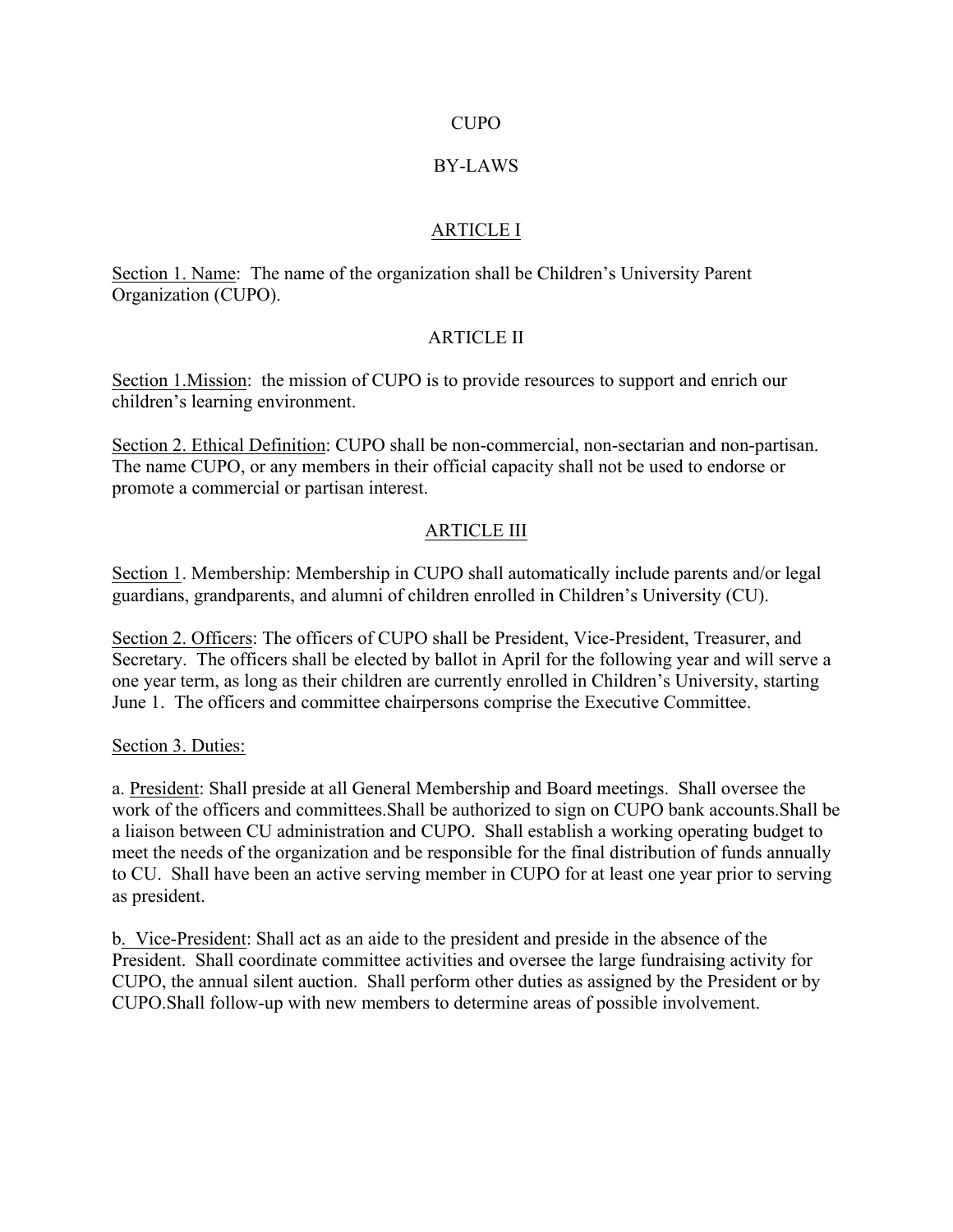c. Secretary: Shall record the minutes of all meetings and shall distribute to the Executive Committee. Shall be responsible for preparation of fliers and informational notices for the announcement of all meetings and CUPO events. Shall chronicle CUPO events and compile all committee information at year-end to present as an official annual history.

d. Treasurer: Shall collect all funds and under the direction of the Executive Committee shall disburse funds. Shall maintain records and submit a written financial report at the Executive Committee and General Membership meetings or as otherwise requested. Shall work with the president in establishing an annual operating budget.Shall be authorized to sign on CUPO bank accounts.

e. TeacherRepresentative(s): Shall serve as a liaison between CUPO and the teachers to ensure teacher and student involvement in all CUPO events.

Section 4. Distribution of Funds: The organization shall meet with the CU Administration each April and develop a list of needs to be addressed with the proceeds of the annual fundraising efforts. All distributions will be voted/ratified by the membership body at the final CUPO General Meeting. Purchase of items contained on the ratified listing is the sole responsibility of CU Administration. Distribution of ratified funds will be given to CU Administration no later than the last day of May each year. The donation is intended to provide education and/or functional materials otherwise not in the Administration budget (i.e. additional science lab materials, scoreboards for the gym, etc.). The organization will retain adequate funds to begin each new school year. During May of each year, CUPO will develop a teacher wish list and present it to the general membership during the September general meeting.

Section 5. Changes or Modifications to By-Laws: Any changes or modifications to the current By-Laws will be presented to and approved by the Executive Committee prior to presentation to the parent population. Ratification of the By-Laws will be published as an agenda item and presented at the first general meeting after Executive Committee approval.

# ARTICLE IV

Section 1. Meetings:

a. Executive Committee Meeting: Shall be conducted monthly. The meeting shall comprise all officers, committee members, teacher representatives, and representatives from the administration (see Article V). The meeting will be open to any interested parents. The meetings will be held on the second Tuesday of each month during the school year. Meetings during the summer months are at the discretion of the Executive Committee.

b. General Meeting: Shall be conducted on the third Tuesday of the month. Shall include all of those listed in the above referenced Executive Committee Meetings.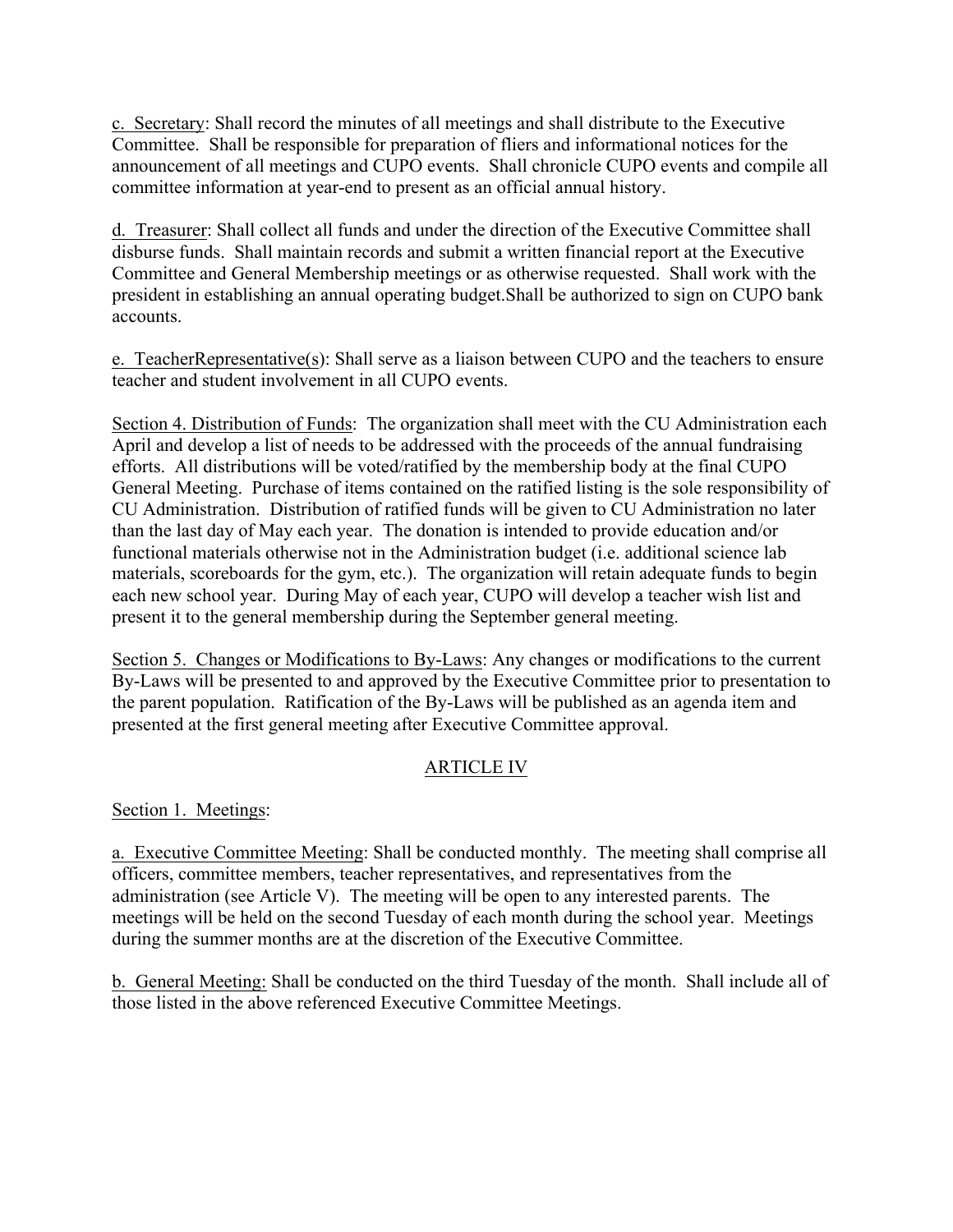## ARTICLE V

#### Section 1. Standing Committees:

a. Volunteer Coordination: Shall be responsible for coordinating the efforts of volunteers at CU. Shall place those interested parties with appropriate committees in order to utilize the volunteer force. Details listing all rules and transactions are maintained with this committee and turned into the Secretary at the end of the school year.

b. Outreach Committee: Shall be responsible for coordinating efforts of CUPO to give back to the local community (i.e. canned food drive, toys for tots, area nursing home visits, Race for the Cure, etc.). This committee is responsible for coordinating the involvement of students, CU and CUPO at each event. Details listing all rules and transactions are maintained with this committee and turned into the Secretary at the end of the school year.

c. Sunshine Committee: Shall offer assistance (food, coloring books, etc. ) to CU families experiencing a change (death in the family, new baby, sickness, etc. ). Expenses for each occurrence shall be set at the beginning of each school term as the operating budget allows. This committee is also responsible for contacting new CU parents and welcoming them to the school. Details listing all rules and transactions are maintained with this committee and turned into the Secretary at the end of the school year.

d. Uniform Resale Committee: Shall be responsible for coordinating the efforts of those parents interested in selling or purchasing "CU Approved" uniform clothing items. CUPO assumes no responsibility for selling price or condition of clothing. The sale will take place in August. Details listing all rules and transactions are maintained with this committee and turned into Secretary at the end of the school year.

e. Fundraising Committee: Shall coordinate all CUPO fundraising events. Shall work with event committee chairs and report event activities and financial status at Executive Committee Meetings.Shall be responsible for scheduling fundraising events in coordination with the school calendar. Shall be responsible for the following sub-committees:

i. Silent Auction: Shall coordinate all aspects of hosting the Silent Auction. Shall solicit items, follow-up, set-up, collect monies, and distribute thank you cards. Details listing all rules and transactions are maintained with this committee and turned into the Secretary at the end of the school year.

ii. School Supplies: Shall coordinate all aspects of ordering pre-paid school supplies for the next school year. Shall obtain required class supply lists from the Dean of Administration, negotiate pricing, issue and collect order information from parents and coordinate distribution of the supplies. Details listing all rules and transactions are maintained with this committee and turned into the Secretary at the end of the year.